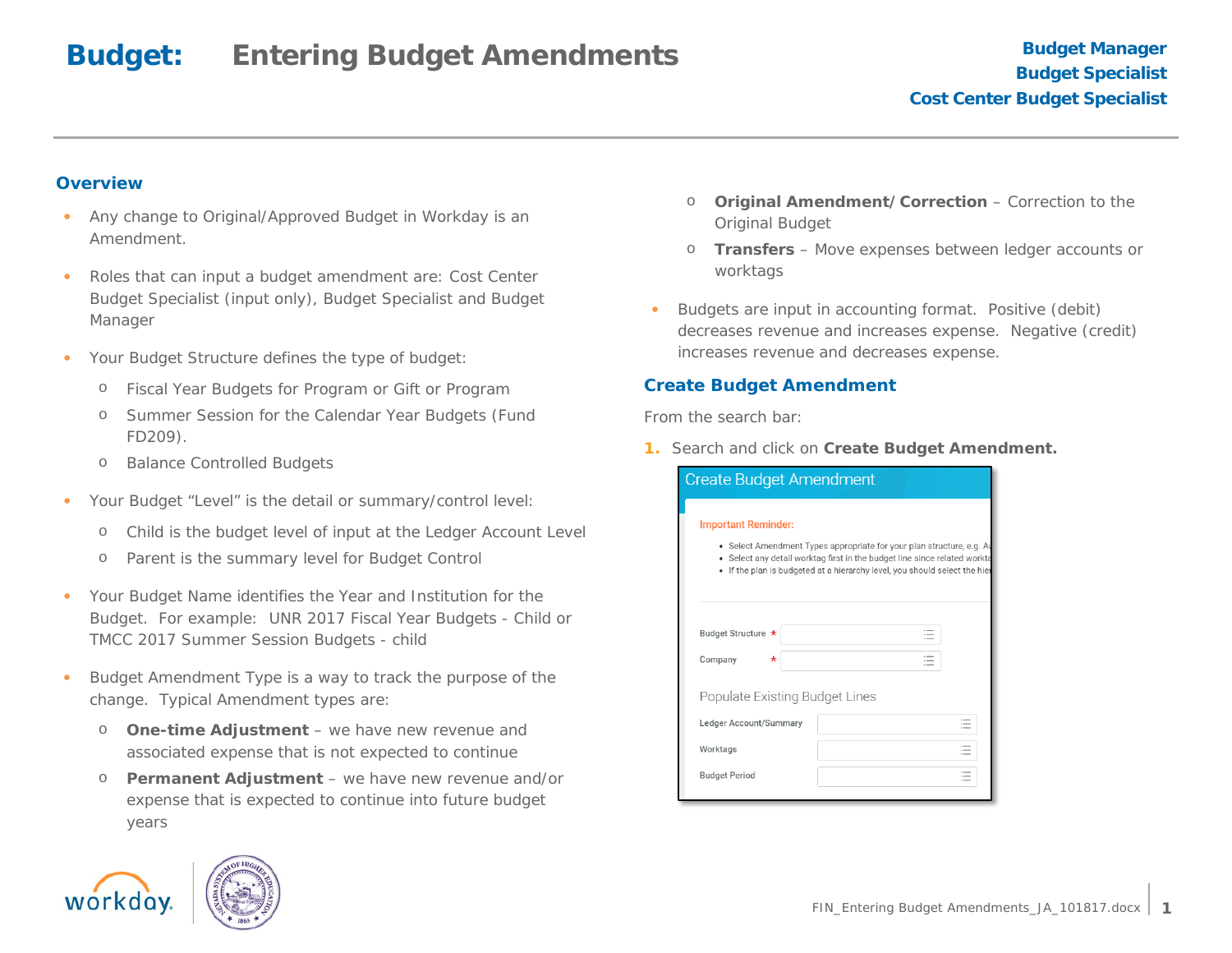pop-up to select your **Budget Name**.

**2.** Select your **Budget Structure** and your **Company**.



**3.** After you enter your Budget Structure, an additional entry box will

| Populate Existing Budget Lines |                                                          |                                                                |
|--------------------------------|----------------------------------------------------------|----------------------------------------------------------------|
| Ledger Account/Summary         | X 4300:Sales & Services<br>of Educational<br>Departments | $\overline{\phantom{a}}$<br>$\overline{\phantom{a}}$<br>$\sim$ |
|                                | X 6000:General Operations -<br><b>Budget Only</b>        |                                                                |
| Worktags                       | X Program: PG01994 Unr<br><b>Band Activities</b>         | $\sim$<br>$\sim$<br>$-$                                        |
| <b>Budget Period</b>           |                                                          | $\sim$<br>$-$                                                  |

*Optional*: Under *Populate Existing Budget Lines*, enter your ledger account or worktags if you have specific lines you are updating to list the current budget lines as a starting point. If you do not enter a worktag(s), then you get blank lines to enter your changes.

**4.** Click **GO.**

| Company                   | University of Nevada, Reno           |
|---------------------------|--------------------------------------|
| <b>Budget Structure</b>   | Fiscal Year - Child                  |
| <b>Budget Name</b>        | UNR 2017 Fiscal Year Budgets - child |
| Years                     | FY 2017 - July - June                |
| Currency                  | <b>USD</b>                           |
| <b>Budget Start Date</b>  | 07/01/2016                           |
| Budget                    | UNR 2017 Fiscal Year Budgets - child |
| Organizing Dimension Type | (empty)                              |
| Amendment Date<br>*       |                                      |
| Description<br>*          | 061617. Sample 1                     |
| Amendment Type<br>*       | $\times$ Transfers                   |
| Entry Type                | Temporary Reallocation               |
| <b>Balanced Amendment</b> |                                      |

**5.** On top of entry screen, select your **Amendment Date**.



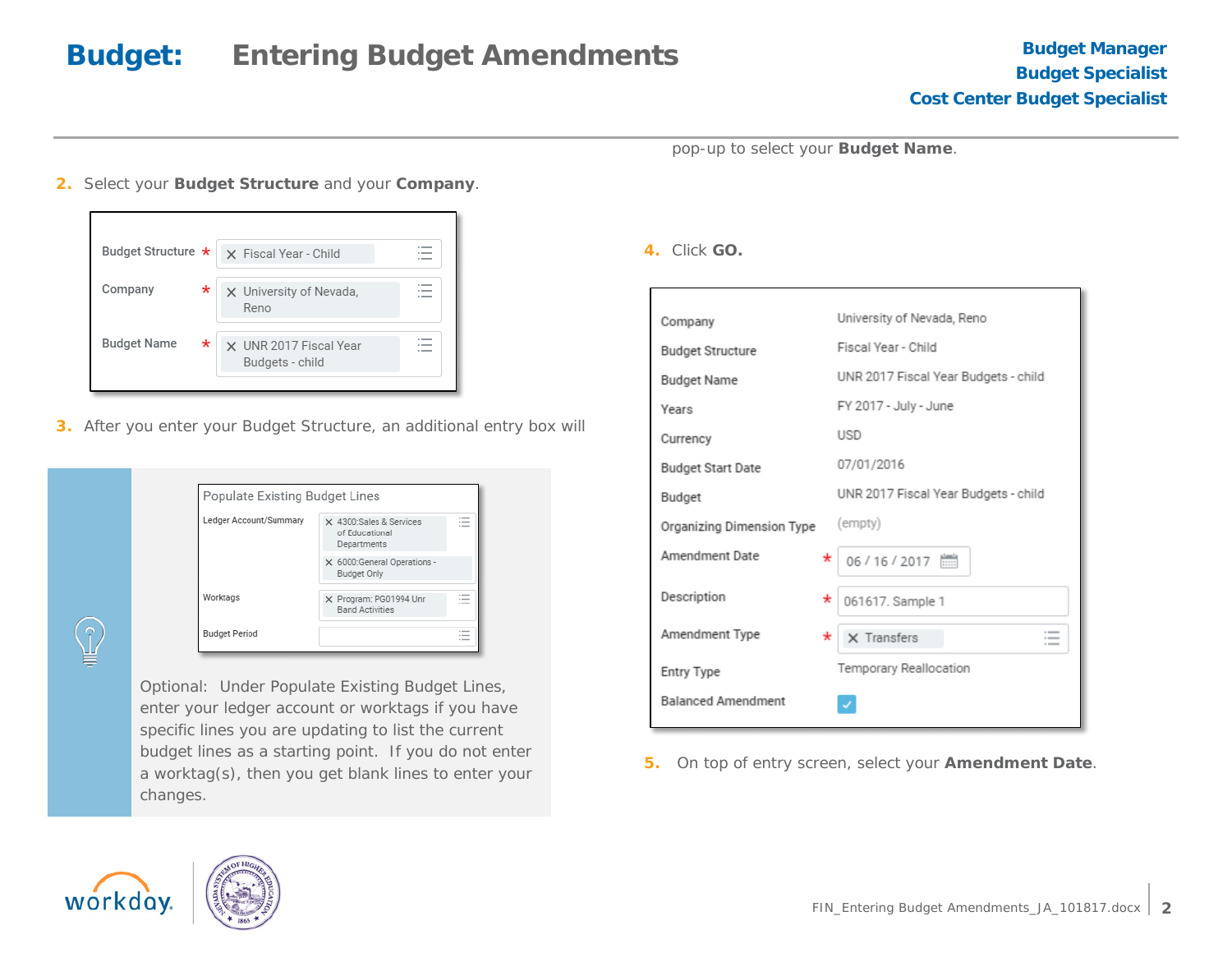**6.** Enter a **Description**.

- **7.** Select an **Amendment Type**.
- **8.** On the bottom of the entry screen enter the Budget Changes. The lines you requested are populated with current budget, balance and input areas.

| <b>Budget Amendment Lines</b> 2 items |       |                                                          |                                                     |                                                                                                                                                                                                 |                                 |  |
|---------------------------------------|-------|----------------------------------------------------------|-----------------------------------------------------|-------------------------------------------------------------------------------------------------------------------------------------------------------------------------------------------------|---------------------------------|--|
| $^{(+)}$                              | Order | *Period                                                  | Ledger Account/Summary                              | *Worktags                                                                                                                                                                                       | <b>Current Budget</b><br>Amount |  |
| $^{(+)}$<br>$(-)$                     | ⊽ ⊽   | FY 2017 Annual (UNR 2017 Fiscal Year<br>Budgets - child) | 4300:Sales & Services of Educational<br>Departments | Cost Center: CC1162 Music<br>Department<br>Function: FN10 Instruction<br>Fund: FD201 Self Supporting-Budgeted<br>Program: PG01994 Unr Band Activities<br>Unit: UNR10 College of Liberal<br>Arts | (S24, 500.00)                   |  |
| $(-)$<br>$^{(+)}$                     | ▲ ▲   | FY 2017 Annual (UNR 2017 Fiscal Year<br>Budgets - child) | 6000:General Operations - Budget<br>Only            | Cost Center: CC1162 Music<br>Department<br>Function: FN10 Instruction<br>Fund: FD201 Self Supporting-Budgeted<br>Program: PG01994 Unr Band Activities<br>Unit: UNR10 College of Liberal<br>Arts | \$36,650.00                     |  |

**9.** If you are entering new lines, the Period has only one selection based on the Budget Structure chosen. Your Ledger Account and Worktags will need to be entered in full.



The description MUST be unique. We recommend that you combine the date with text to avoid a duplication error. The **Entry Type** and **Balanced Amendment** check box will populate automatically.

| Current Budget<br>Amount | Current Spend  | Remaining<br>Budget | Percentage<br>Change | Amount<br>Change | <b>Total Budget</b> | Proposed<br>Remaining<br>Budget | Memo                   |
|--------------------------|----------------|---------------------|----------------------|------------------|---------------------|---------------------------------|------------------------|
| (S24, 500.00)            | ( \$22,521.50) | (S1,978.50)         | $\mathbf 0$          | 0.00             | $-24,500.00$        | (\$1,978.50)                    | 1201-112-1206-RSRC-78  |
| \$36,650.00              | \$0.00         | \$36,650.00         | $\mathbb O$          | 0.00             | 36,650.00           | \$36,650.00                     | 1201-112-1206- OBJT-30 |

**10.** The current budget, spend and remaining budget will populate. You can enter a change as a % or as a \$ and the resulting budget will calculate. The memo field can be updated with additional information about the amendment as shown below. You can also add and delete new lines as needed.